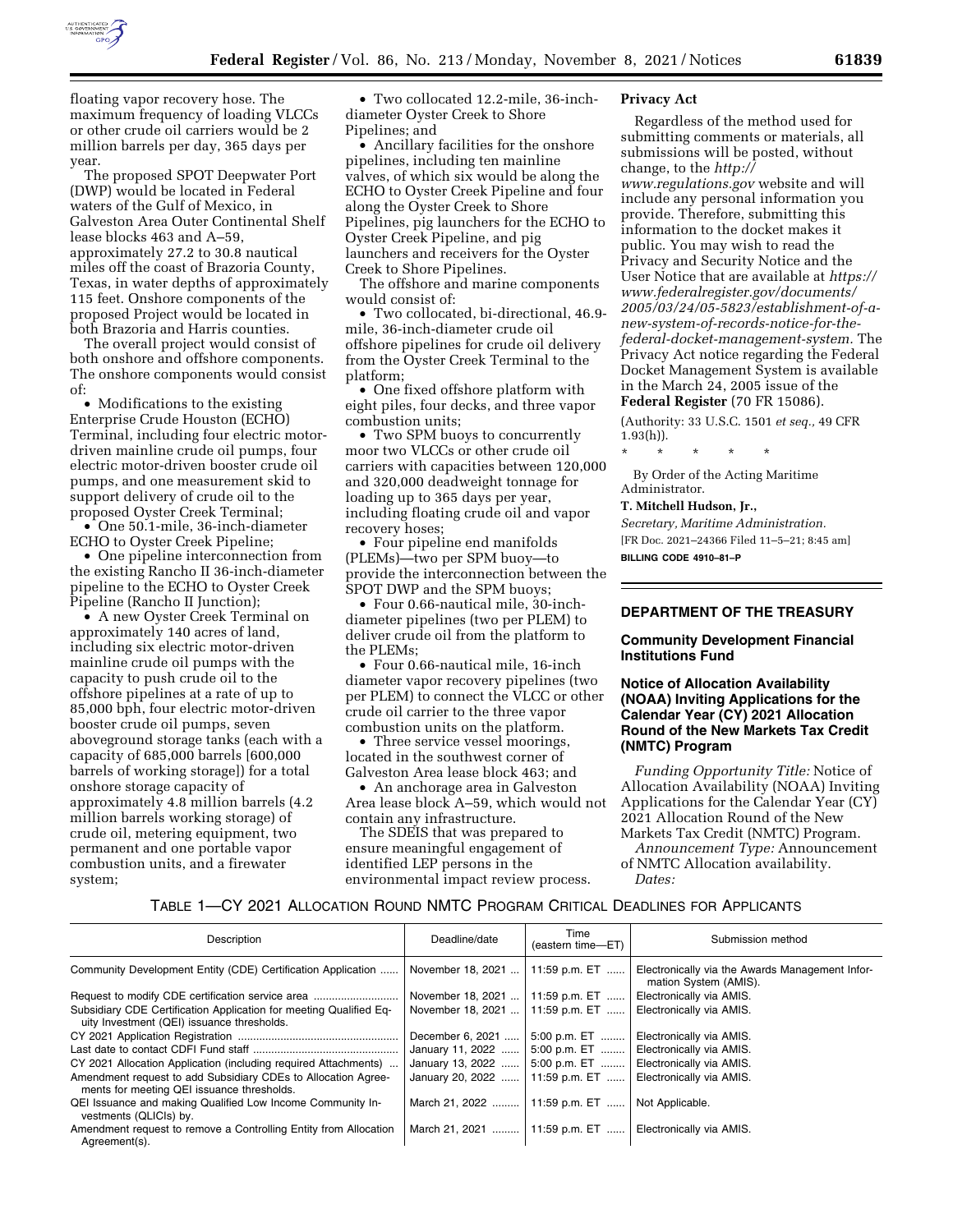TABLE 1—CY 2021 ALLOCATION ROUND NMTC PROGRAM CRITICAL DEADLINES FOR APPLICANTS—Continued

| Description | Deadline/date                   | Time<br>(eastern time-ET) | Submission method        |
|-------------|---------------------------------|---------------------------|--------------------------|
|             | March 28, 2022    11:59 p.m. ET |                           | Electronically via AMIS. |

*Executive Summary:* This NOAA is issued in connection with the CY 2021 allocation round (Allocation Round) of the New Markets Tax Credit Program (NMTC Program), as authorized by Title I, subtitle C, section 121 of the Community Renewal Tax Relief Act of 2000 (Pub. L. 106–554) as amended. Through the NMTC Program, the Community Development Financial Institutions Fund (CDFI Fund) provides authority to certified CDEs to offer an incentive to investors in the form of tax credits over seven years, which is expected to stimulate the provision of private investment capital that, in turn, will facilitate economic and community development in Low-Income Communities. Through this NOAA, the CDFI Fund announces the availability of \$5 billion of NMTC Allocation authority in this Allocation Round.

In this NOAA, the CDFI Fund specifically addresses how a CDE may apply to receive an allocation of NMTCs, the competitive procedure through which NMTC Allocations will be made, and the actions that will be taken to ensure that proper allocations are made to appropriate entities.

#### **I. Allocation Availability Description**

*A. Programmatic changes from the CY 2020 allocation round:* 

*1. Prior QEI Issuance Requirements:*  Prior-year NMTC Allocatees will be subject to minimum thresholds for QEI issuance and closing of QLICIs with respect to their prior-year NMTC Allocations. These thresholds and deadlines have been revised in comparison to the CY 2020 NOAA. See Section III. A.5(a) of this NOAA for additional details.

*2. Controlling Entity:* The definition of Controlling Entity has been revised beginning with CY 2021 for Applicants that have not received allocations under prior NMTC Program rounds CY 2013 to CY 2020. Applicants will be required to meet the Controlling Entity definition in the CY 2021 Allocation Application. If awarded, a CY 2021 Applicant that has not received an allocation(s) under NMTC Program rounds CY 2013 to CY 2020 and designates a Controlling Entity, will be required to demonstrate that it meets the Controlling Entity definition in the CY 2021 Allocation Application no later than 60 days from the date it receives notification from the

CDFI Fund of its allocation award. Applicants that received an allocation(s) under NMTC Program rounds CY 2013 to CY2020 that want to remove their Controlling Entity are required to submit the amendment request by the deadline in Table 1.

#### **II. Allocation Information**

*A. Allocation amounts:* Pursuant to the Taxpayer Certainty and Disaster Tax Relief Act of 2020, the CDFI Fund expects that it may allocate to CDEs the authority to issue to their investors the aggregate amount of \$5 billion in equity as to which NMTCs may be claimed, as permitted under IRC § 45D(f)(1)(D). Pursuant to this NOAA, the CDFI Fund anticipates that it may issue up to \$100 million in tax credit investment authority per Allocatee. The CDFI Fund, in its sole discretion, reserves the right to allocate amounts in excess of or less than the anticipated maximum allocation amount should the CDFI Fund deem it appropriate. The CDFI Fund reserves the right to allocate NMTC authority to any, all, or none of the entities that submit applications in response to this NOAA, and in any amounts it deems appropriate.

*B. Type of award:* NMTC Program awards are made in the form of allocations of tax credit investment authority.

*C. Program guidance and regulations:*  This NOAA describes application and NMTC Allocation requirements for this Allocation Round of the NMTC Program and should be read in conjunction with: (i) The final NMTC Program Income Tax Regulations issued by the Internal Revenue Service (IRS) (26 CFR 1.45D– 1, published on December 28, 2004), as amended and related guidance, notices and other publications; and (ii) the application and related materials for this Allocation Round. All such materials may be found on the CDFI Fund's website at *[https://](https://www.cdfifund.gov) [www.cdfifund.gov.](https://www.cdfifund.gov)* The CDFI Fund requires Applicants to review these documents. Capitalized terms used, but not defined, in this NOAA have the respective meanings assigned to them in the NMTC Program Allocation Application, Internal Revenue Code (IRC) § 45D or the IRS NMTC regulations. In the event of any inconsistency between this NOAA, the Allocation Application, and guidance

issued by the CDFI Fund thereto, IRC § 45D or the IRS NMTC Regulations, the provisions of IRC § 45D and the IRS NMTC Regulations shall govern.

*D. Allocation Agreement:* Each Allocatee must sign an Allocation Agreement, which must be countersigned by the CDFI Fund, before the NMTC Allocation is effective. The Allocation Agreement contains the terms and conditions of the NMTC Allocation. For further information, see Section VI.B of this NOAA.

*E. Statutory and national policy requirements:* The CDFI Fund will manage and administer the NMTC Program in a manner so as to ensure that NMTC Allocations associated programs are implemented in full accordance with the U.S. Constitution, Federal Law, statutory, and public policy requirements: including, but not limited to, those protecting free speech; religious liberty; public welfare; the environment; and prohibiting discrimination.

### **III. Eligibility**

*A. Eligible Applicants:* IRC § 45D specifies certain eligibility requirements that each Applicant must meet to be eligible to apply for an allocation of NMTCs. The following sets forth additional detail and certain additional dates that relate to the submission of applications under this NOAA for the available NMTC Allocation authority.

*1. CDE certification:* For purposes of this NOAA, the CDFI Fund will not consider an application for an allocation of NMTCs unless: (a) The Applicant is certified as a CDE at the time the CDFI Fund receives its NMTC Program Allocation Application; or (b) the Applicant submits an application for certification as a CDE through AMIS by the deadline in Table 1. Applicants for CDE certification may obtain information regarding CDE certification and the CDE Certification Application process in AMIS on the CDFI Fund's website at *[https://www.cdfifund.gov/](https://www.cdfifund.gov/programs-training/certification/cde/Pages/default.aspx.)  [programs-training/certification/cde/](https://www.cdfifund.gov/programs-training/certification/cde/Pages/default.aspx.)  [Pages/default.aspx.](https://www.cdfifund.gov/programs-training/certification/cde/Pages/default.aspx.)* 

The CDFI Fund will not provide NMTC Allocation authority to Applicants that are not certified as CDEs or to entities that are certified as Subsidiary CDEs.

If an Applicant that has already been certified as a CDE wishes to change its designated CDE Service Area for this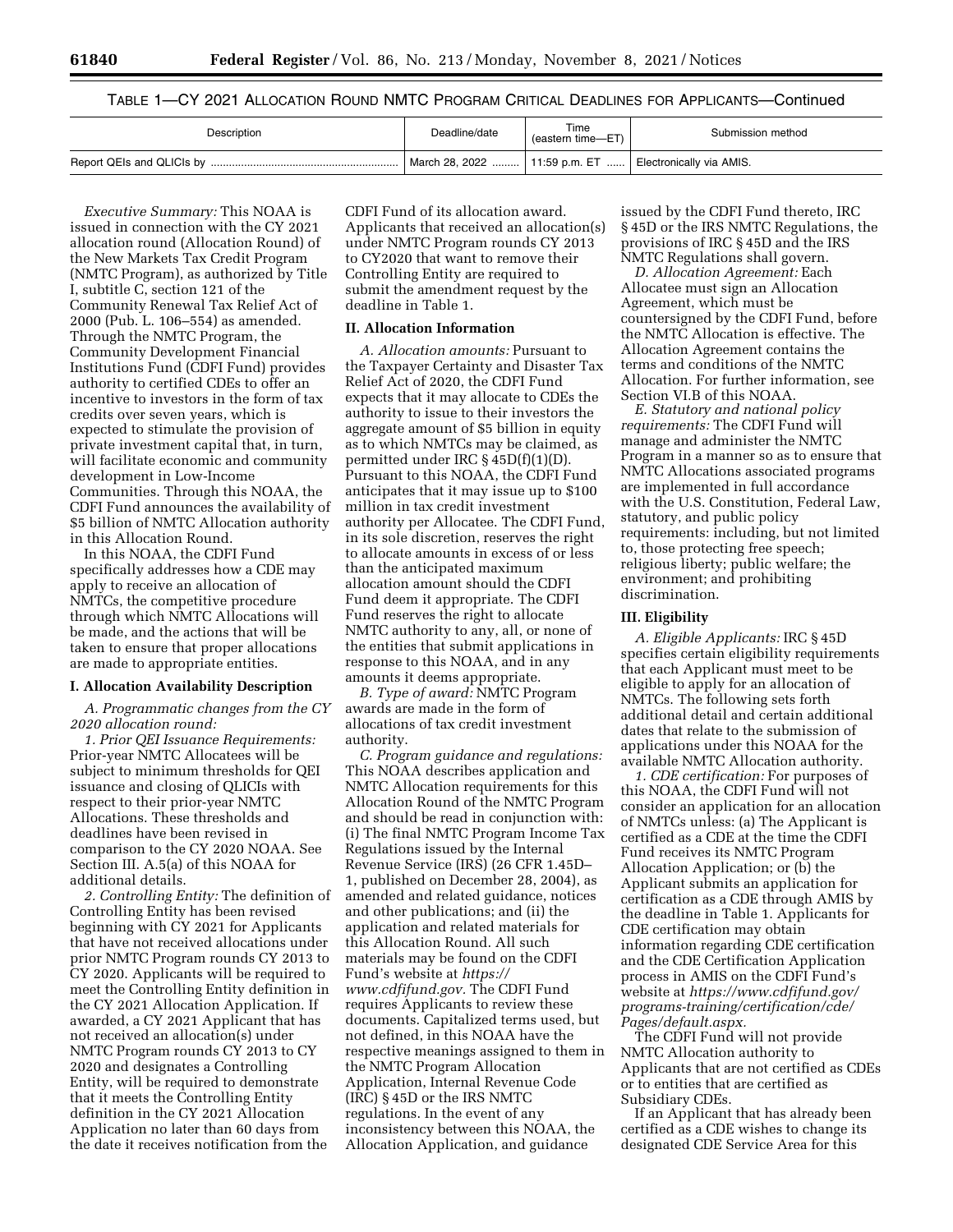Allocation Round, then it must submit its request for such change to the CDFI Fund, and the request must be received by the CDFI Fund by the deadline listed in

Table 1. A request to change a CDE's Service Area will need to include the revised service area designation and updated accountability information that demonstrates that the CDE has the required representation from Low-Income Communities in the revised CDE Service Area.

*2. Repayment or Refinancing of QEI with QLICI Proceeds:* An applicant must commit that it will not permit the use of the proceeds of QEIs to make QLICIs in Qualified Active Low-Income Community Businesses (QALICBs) where QLICI proceeds are used, in whole or in part, to repay or refinance a debt or equity provider whose capital was used to fund the QEI, or are used to repay or refinance any Affiliate of such a debt or equity provider, except where: (i) the QLICI proceeds are used to repay or refinance documented reasonable expenditures that are directly attributable to the qualified business of the QALICB, and such reasonable expenditures were incurred no more than 24 months prior to the QLICI closing date; or (ii) no more than five percent of the total QLICI proceeds from the QEI are used to repay or

refinance documented reasonable expenditures that are directly attributable to the qualified business of the QALICB. Refinance includes transferring cash or property, directly or indirectly, to the debt or equity provider or an Affiliate of the debt or equity provider.

*3. Do Not Pay:* The CDFI Fund will contact the Do Not Pay Business Center to ensure that an Applicant, its Controlling Entity, and any Affiliate(s) are not prohibited from receiving federal funds. An Applicant, its Controlling Entity, and any Affiliate(s) reported by the Do Not Pay Business Center as having a pending or delinquent debt to the Federal government will be required to demonstrate that it has resolved such pending or delinquent debt. Applicants that fail to demonstrate resolution of such pending or delinquent debt to the Federal government will be found ineligible to receive an allocation.

*4. Controlling Entities:* An organization that was a Controlling Entity to an Allocatee in a prior round(s) and subsequently separated from that Allocatee, as a result of an amendment to the Allocation Agreement(s), may not claim the NMTC-related track record of such Allocatee.

*5. Prior award recipients or Allocatees:* Applicants must be aware that success in a prior application or

| TABLE 2-QEI ISSUANCE AND QLICI REQUIREMENTS |  |
|---------------------------------------------|--|
|---------------------------------------------|--|

| Prior round<br>allocation | <b>Finalized QEI</b><br>requirement<br>% | <b>Rural CDE</b><br>finalized QEI<br>requirement<br>$\frac{1}{2}$ | <b>QLICIS</b>                                                       |
|---------------------------|------------------------------------------|-------------------------------------------------------------------|---------------------------------------------------------------------|
| CY 2020                   | 100<br>90<br>70<br>40<br>20              | 100<br>90<br>70<br>40                                             | As stated in Section 3.2(i) of the applicable Allocation Agreement. |

In addition to the requirements noted above, a CDE is not eligible to receive an NMTC Allocation pursuant to this NOAA if an Affiliate of the Applicant is a prior Allocatee and has not met the minimum QEI issuance and QLICI thresholds as set forth in Table 2 for Allocatees in the prior allocation rounds of the NMTC Program.

For purposes of this section of the NOAA, the CDFI Fund will only recognize as ''finalized'' those QEIs that have been properly reported in AMIS Allocation and QEI Tracking System for Qualified Equity Investments (AQEIs) by the deadline in Table 1. Allocatees and their Subsidiary Allocatees, if any, are advised to access AMIS to record each QEI that they issue to an investor in exchange for cash. Furthermore, the

CDFI Fund will only recognize QLICIs that have been certified in AMIS by the deadline in Table 1. Instructions on recording a QEI and QLICIs in AMIS are available at *[https://www.cdfifund.gov/](https://www.cdfifund.gov/amisreporting) [amisreporting.](https://www.cdfifund.gov/amisreporting)* Applicants may be required, upon notification from the CDFI Fund, to submit documentation to substantiate the required QEI issuance and QLICI thresholds.

Any prior Allocatee that requires action by the CDFI Fund (*i.e.,* certifying a subsidiary entity as a CDE; adding a subsidiary CDE to an Allocation Agreement; etc.) in order to meet the

QEI issuance requirements above must submit a CDE Certification Application for Subsidiary CDEs and/or Allocation Agreement amendment requests by the respective deadlines in

Table 1, in order to guarantee that the CDFI Fund completes all necessary approvals prior to the QEI issuance deadline in Table 1. Applicants for Subsidiary CDE certification may obtain information regarding CDE certification and the CDE Certification Application process in AMIS on the CDFI Fund's website at *[https://www.cdfifund.gov/](https://www.cdfifund.gov/programs-training/certification/cde/Pages/default.aspx.)  [programs-training/certification/cde/](https://www.cdfifund.gov/programs-training/certification/cde/Pages/default.aspx.)  [Pages/default.aspx.](https://www.cdfifund.gov/programs-training/certification/cde/Pages/default.aspx.)* 

*(b) Pending determination of noncompliance or default:* If an Applicant is a prior award recipient or Allocatee under any CDFI Fund program and if: (i) It has demonstrated noncompliance with a previous assistance or award agreement or default under a previous Allocation Agreement; and (ii) the entity has been given a

allocation round of any of the CDFI Fund's programs is not indicative of success under this NOAA. For purposes of this NOAA, and eligibility determinations, the CDFI Fund will consider an Affiliate to be any entity that meets the definition of Affiliate as defined in the NMTC Allocation Application materials, or any entity otherwise identified as an Affiliate by the Applicant in its NMTC Allocation Application materials.

Prior award recipients of any CDFI Fund program are eligible to apply under this NOAA, except as follows:

*(a) Prior Allocatees and Qualified Equity Investment (QEI) issuance and Qualified Low Income Community Investment (QLICI) requirements:* CDEs that are Allocatees under the CY 2015– 16 to the CY 2020 rounds must finalize at least the percentage of QEIs noted in Table 2 for each NMTC Allocation round and use at least the percentage of those QEIs designated in Schedule 1, section 3.2(j) of their Allocation Agreements to make QLICIs by the deadline in Table 1. CDEs that are Allocatees under the CY 2015–16 to the CY 2020 allocation rounds and CDEs that are Allocatees designated as Rural CDEs in their CY 2019 and/or CY 2020 Allocation Agreements must meet the following thresholds.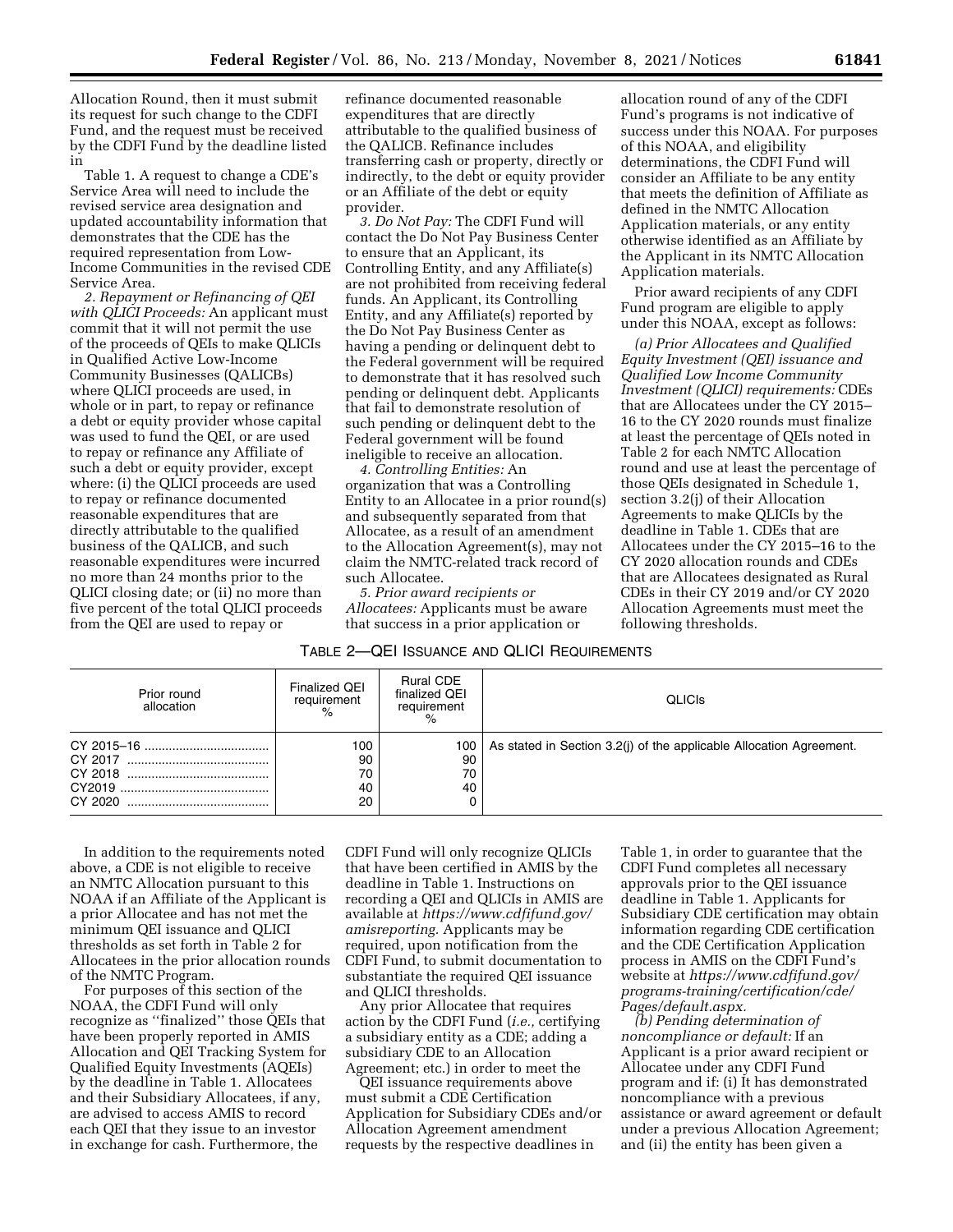timeframe to cure the noncompliance or default, the CDFI Fund will consider the Applicant's application under this NOAA during the time period given for the entity to cure the noncompliance or default, and until such time as the CDFI Fund makes a final determination that the entity is in noncompliance or default. Further, if an Affiliate of the Applicant is a prior CDFI Fund award recipient or Allocatee and if such entity: (i) Has demonstrated noncompliance with a previous assistance or award agreement or default under a previous Allocation Agreement; and (ii) the entity has been given a timeframe to cure the noncompliance or default, then the CDFI Fund will consider the Applicant's application under this NOAA during the time period given for the entity to cure the noncompliance or default, and until such time as the CDFI Fund makes a final determination that the entity is in noncompliance or default.

*(c) Noncompliance or default status:*  The CDFI Fund will not consider an application submitted by an Applicant that is a prior CDFI Fund award recipient or Allocatee under any CDFI Fund program if, as of the application deadline of this NOAA: (i) The CDFI Fund has made a final determination that such Applicant is noncompliant with a previously executed assistance or award agreement, or in default of a previously executed Allocation Agreement; and (ii) the CDFI Fund has provided written notification of such final determination to the Applicant; and (iii) the default occurs during the time period beginning 12 months prior to the application deadline and ending with the CY 2021 allocation award announcement. Further, the CDFI Fund will not consider an application submitted by an Applicant with an Affiliate that is a prior award recipient or Allocatee under any CDFI Fund Program if, as of the application deadline of this NOAA: (i) the CDFI Fund has made a final determination that such Affiliate is noncompliant with a previously executed assistance or award agreement, or in default of a previously executed Allocation Agreement; (ii) the CDFI Fund has provided written notification of such final determination to the Affiliate; and (iii) the noncompliance or default occurs during the time period beginning 12 months prior to the application deadline and ending with the CY 2021 allocation award announcement.

*(d) Contacting the CDFI Fund:*  Accordingly, Applicants that are prior award recipients and/or Allocatees under any CDFI Fund program are advised to comply with the

requirements specified in assistance, allocation and/or award agreement(s). All outstanding reports and compliance questions should be directed to the Office of Certification Policy and Evaluation (OCPE) through a Service Request initiated in AMIS. Requests submitted less than 30 calendar days prior to the application deadline may not receive a response before the application deadline.

The CDFI Fund will respond to Applicants' reporting, compliance and CDE certification inquiries Monday through Friday, between the hours of 9:00 a.m. and 5:00 p.m. ET, starting the date of publication of this NOAA through the ''Last date to contact CDFI Fund staff'' specified in Table 1. Inquiries received after the ''Last date to contact the CDFI Fund staff'' will be responded to after the Allocation Application deadline.

*6. Failure to accurately respond to a question in the Assurances and Certifications section of the application, submit the required written explanation, or provide any updates:* In its sole discretion, the CDFI Fund may deem the Applicant's application ineligible, if the CDFI Fund determines that the Applicant inaccurately responded to a question, accurately responded to a question, but failed to submit a required written explanation, or failed to notify the CDFI Fund of any changes to the information submitted between the date of application and the date the Allocatee executes the Allocation Agreement, with respect to the Assurances and Certifications. In making this determination, the CDFI Fund will take into consideration, among other factors, the materiality of the question, the substance of any supplemental responses provided, and whether the information in the Applicant's supplemental responses would have a material adverse effect on the Applicant, its financial condition or its ability to perform under an Allocation Agreement, should the Applicant receive an allocation.

*7. Entities that propose to transfer NMTCs to Subsidiary CDEs:* Both forprofit and non-profit CDEs may apply for NMTC Allocation authority, but only a for-profit CDE is permitted to provide NMTCs to its investors. A non-profit Applicant wishing to apply for an NMTC Allocation must demonstrate, prior to entering into an Allocation Agreement with the CDFI Fund, that: (i) It controls one or more Subsidiary CDEs that are for-profit entities; and (ii) it intends to transfer the full amount of any NMTC Allocation it receives to said Subsidiary CDEs.

An Applicant wishing to transfer all or a portion of its NMTC Allocation to a Subsidiary CDE is not required to create the Subsidiary prior to submitting an NMTC Allocation Application to the CDFI Fund. However, the Subsidiary entities must be certified as CDEs by the CDFI Fund, and enjoined as parties to the Allocation Agreement at closing or by amendment to the Allocation Agreement after closing.

The CDFI Fund requires a non-profit Applicant to submit a CDE Certification Application to the CDFI Fund on behalf of at least one for-profit Subsidiary within 45 days after the non-profit Applicant receives notification from the CDFI Fund of its allocation award, as such Subsidiary must be certified as a CDE prior to entering into an Allocation Agreement with the CDFI Fund. The CDFI Fund reserves the right to rescind the award if a non-profit Applicant that does not already have a certified forprofit Subsidiary CDE fails to submit a CDE Certification Application for one or more for-profit Subsidiaries within 45 days of the date it receives notification from the CDFI Fund of its allocation award.

8. Entities that submit applications together with Affiliates; applications from common enterprises:

(a) As part of the Allocation Application review process, the CDFI Fund will evaluate whether Applicants are Affiliates, as such term is defined in the Allocation Application. If an Applicant and its Affiliate(s) wish to submit Allocation Applications, they must do so collectively, in one application; an Applicant and its Affiliate(s) may not submit separate Allocation Applications. If Affiliated entities submit multiple applications, the CDFI Fund will reject all such applications received, except for those state-owned or state-controlled governmental Affiliated entities. In the case of state-owned or state-controlled governmental entities, the CDFI Fund may accept applications submitted by different government bodies within the same state, but only to the extent the CDFI Fund determines that the business strategies and/or activities described in such applications, submitted by separate entities, are distinctly dissimilar and/or are operated and/or managed by distinctly dissimilar personnel, including staff, board members and identified consultants. In such cases, the CDFI Fund reserves the right to limit award amounts to such entities to ensure that the entities do not collectively receive more than the \$100 million cap.

If the CDFI Fund determines that the applications submitted by different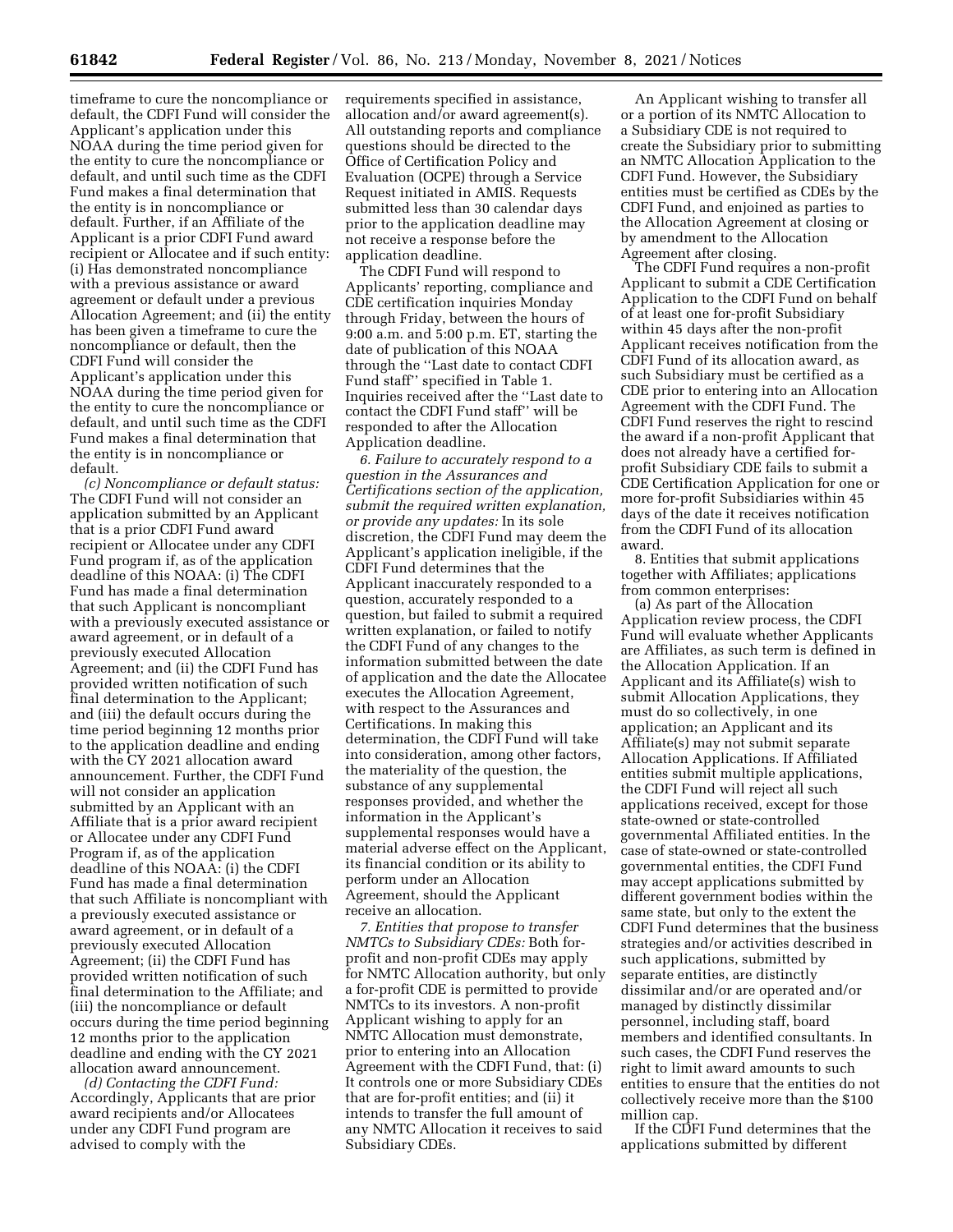government bodies in the same state are not distinctly dissimilar and/or operated and/or managed by distinctly dissimilar personnel, it will reject all such applications.

(b) For purposes of this NOAA, the CDFI Fund will also evaluate whether each Applicant is operated or managed as a ''common enterprise'' with another Applicant in this Allocation Round using the following indicia, among others: (i) whether different Applicants have the same individual(s), including the Authorized Representative, staff, board members and/or consultants, involved in day-to-day management, operations and/or investment responsibilities; (ii) whether the Applicants have business strategies and/ or proposed activities that are so similar or so closely related that, in fact or effect, they may be viewed as a single entity; and/or (iii) whether the applications submitted by separate Applicants contain significant narrative, textual or other similarities such that they may, in fact or effect, be viewed as substantially identical applications. In such cases, the CDFI Fund will reject all applications received from such entities.

(c) Furthermore, an Applicant that receives an NMTC Allocation in this Allocation Round (or its Subsidiary Allocatee) may not become an Affiliate of or member of a common enterprise (as defined above) with another Applicant that receives an NMTC Allocation in this Allocation Round (or its Subsidiary Allocatee) at any time after the submission of an Allocation Application under this NOAA. This prohibition, however, generally does not apply to entities that are commonly controlled solely because of common ownership by QEI investors. This requirement will also be a term and condition of the Allocation Agreement (see Section VI.B of this NOAA and additional application guidance materials on the CDFI Fund's website at *<https://www.cdfifund.gov>*for more details).

*9. Entities created as a series of funds:*  An Applicant whose business structure consists of an entity with a series of funds must apply for CDE certification for each fund. If such an Applicant represents that it is properly classified for Federal tax purposes as a single partnership or corporation, it may apply for CDE certification as a single entity. If an Applicant represents that it is properly classified for Federal tax purposes as multiple partnerships or corporations, then it must submit a CDE Certification Application for the Applicant and each fund it would like to participate in the NMTC Program, and each fund must be separately

certified as a CDE. Applicants should note, however, that receipt of CDE certification as a single entity or as multiple entities is not a determination that an Applicant and its related funds are properly classified as a single entity or as multiple entities for Federal tax purposes. Regardless of whether the series of funds is classified as a single partnership or corporation or as multiple partnerships or corporations, an Applicant may not transfer any NMTC Allocations it receives to one or more of its funds unless the fund is a certified CDE that is a Subsidiary of the Applicant, enjoined to the Allocation Agreement as a Subsidiary Allocatee.

*10. Entities that are Bank Enterprise Award Program (BEA Program) award recipients:* An insured depository institution investor (and its Affiliates and Subsidiaries) may not receive an NMTC Allocation in addition to a BEA Program award for the same investment in a CDE. Likewise, an insured depository institution investor (and its Affiliates and Subsidiaries) may not receive a BEA Program award in addition to an NMTC Allocation for the same investment in a CDE.

#### **IV. Application and Submission Information**

*A. Address to request application package:* Applicants must submit applications electronically under this NOAA, through the CDFI Fund's AMIS. Following the publication of this NOAA, the CDFI Fund will make the electronic Allocation Application available on its website at *[https://](https://www.cdfifund.gov) [www.cdfifund.gov.](https://www.cdfifund.gov)* 

*B. Application content requirements:*  Detailed application content requirements are found in the application related to this NOAA. Applicants must submit all materials described in and required by the application by the applicable deadlines. Applicants will not be afforded an opportunity to provide any missing materials or documentation, except, if necessary and at the request of the CDFI Fund. Electronic applications must be submitted solely by using the format made available via AMIS. Additional information, including instructions relating to the submission of supporting information (*e.g.,* the Controlling Entity's representative signature page, Assurances and Certifications supporting documents, investor letters, organizational charts), is set forth in further detail in the CY 2021 NMTC Application—AMIS Navigation Guide for this Allocation Round. An application must include a valid and current Employer Identification Number (EIN) issued by the Internal Revenue

Service (IRS) and assigned to the Applicant and, if applicable, its Controlling Entity. Electronic applications without a valid EIN are incomplete and cannot be transmitted to the CDFI Fund. For more information on obtaining an EIN, please contact the IRS at (800) 829–4933 or *[www.irs.gov.](http://www.irs.gov)* Do not include any personal Social Security Numbers as part of the application.

*C. NMTC Application Registration (Application Registration):* CY 2021 Allocation Round Applicants are first required to complete and save the Application Registration section of the NMTC Allocation Application in AMIS by the Application Registration deadline in order to be able to submit the remaining sections of the CY 2021 Allocation Application by the Application deadline. Applicants that do not complete and save the Application Registration by the Application Registration deadline, will not be able to subsequently submit a CY 2021 Allocation Application in AMIS.

An Applicant may not submit more than one application in response to this NOAA. In addition, as stated in Section III.A.6 of this NOAA, an Applicant and its Affiliates must collectively submit only one Allocation Application; an Applicant and its Affiliates may not submit separate Allocation Applications except as outlined in Section III.A.6 above. Once an application is submitted, an Applicant will not be allowed to change any element of its application.

*D. Form of application submission:*  Applicants may only submit applications under this NOAA electronically via AMIS, the CDFI Fund's Award Management Information System. Applications and required attachments sent by mail, facsimile, or email will not be accepted. Submission of an electronic application will facilitate the processing and review of applications and the selection of Allocatees; further, it will assist the CDFI Fund in the implementation of electronic reporting requirements.

Electronic applications must be submitted solely by using the CDFI Fund's website and must be sent in accordance with the submission instructions provided in the CY 2021 NMTC Application—AMIS Navigation Guide for this Allocation Round. AMIS will only permit the submission of applications in which all required questions and tables are fully completed. Additional information, including instructions relating to the submission of supporting information (*e.g.,* the Controlling Entity's representative signature page, Assurances and Certifications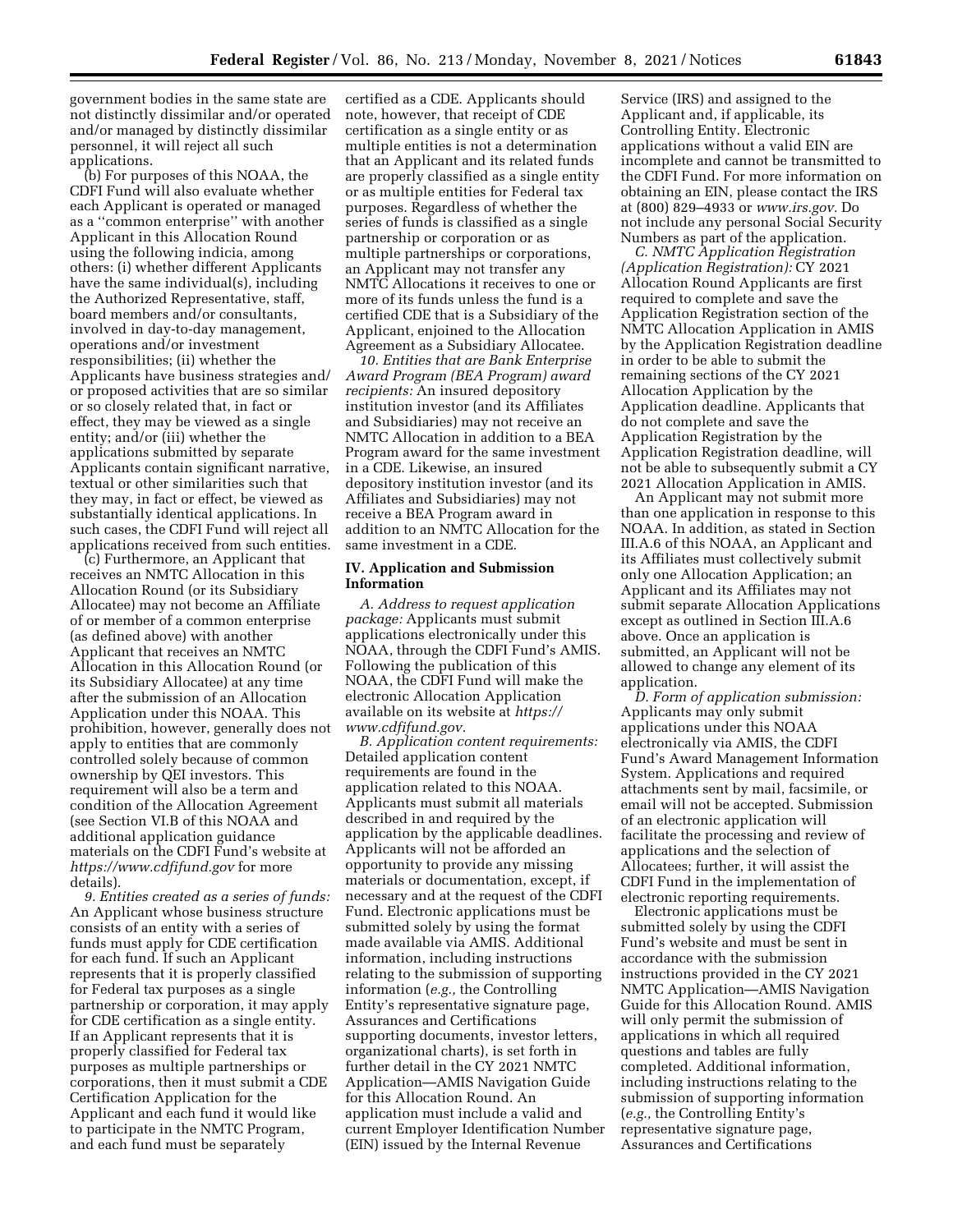supporting documents, investor letters, and organizational charts) is set forth in further detail in the CY 2021 NMTC Application—AMIS Navigation Guide for this Allocation Round.

*E. Application submission dates and times:* Electronic applications must be received by the Allocation Application deadline in Table 1. Electronic applications cannot be transmitted or received after Allocation Application deadline in Table 1. In addition, Applicants must electronically submit supporting information (*e.g.,* the Controlling Entity's representative signature page, investor letters, and organizational charts). The Controlling Entity's representative signature page, Assurances and Certifications supporting documents, investor letters, and organizational charts must be submitted on or before the Application deadline in Table 1. For details, see the instructions provided in the CY 2021 NMTC Application—AMIS Navigation Guide for this Allocation Round on the CDFI Fund's website.

Applications and other required documents received after this date and time will be rejected. Please note that the document submission deadlines in this NOAA and/or the Allocation Application are strictly enforced.

*F. Intergovernmental Review:* Not applicable.

*G. Funding Restrictions:* For allowable uses of investment proceeds related to an NMTC Allocation, please see 26 U.S.C. 45D and the final regulations issued by the Internal Revenue Service (26 CFR 1.45D–1, published December 28, 2004 and as amended) and related guidance. Please see Section I, above, for the Programmatic Changes of this NOAA.

*H. Paperwork Reduction:* Under the Paperwork Reduction Act (44 U.S.C. chapter 35), an agency may not conduct or sponsor a collection of information, and an individual is not required to respond to a collection of information, unless it displays a valid OMB control number. Pursuant to the Paperwork Reduction Act, the application has been assigned the following control number: 1559–0016.

### **V. Application Review Information**

*A. Review and selection process:* All Allocation Applications will be reviewed for eligibility and completeness. To be complete, the application must contain, at a minimum, all information described as required in the application form. An incomplete application will be rejected. Once the application has been determined to be eligible and complete, the CDFI Fund will conduct the

substantive review of each application in two parts (Phase 1 and Phase 2) in accordance with the criteria and procedures generally described in this NOAA and the Allocation Application.

In Phase 1, two reviewers will evaluate and score the Business Strategy and Community Outcomes sections of each application. An Applicant must exceed a minimum overall aggregate base score threshold and exceed a minimum aggregate section score threshold in each scored section in order to advance from the Phase 1 to the Phase 2 part of the substantive review process. In Phase 2, the CDFI Fund will rank Applicants and determine the dollar amount of allocation authority awarded in accordance with the procedures set forth below.

*B. Criteria:* 

*1. Business Strategy (25-point maximum):* 

(a) When assessing an Applicant's business strategy, reviewers will consider, among other things: The Applicant's products, services and investment criteria; a pipeline of potential business loans or investments consistent with an Applicant's request for an NMTC Allocation; the prior performance of the Applicant or its Controlling Entity, particularly as it relates to making similar kinds of investments as those it proposes to make with the proceeds of QEIs; the Applicant's prior performance in providing capital or technical assistance to disadvantaged businesses or communities; and the extent to which the Applicant intends to make QLICIs in one or more businesses in which persons unrelated to the entity hold a majority equity interest.

Under the Business Strategy criterion, an Applicant will generally score well to the extent that it will deploy debt or investment capital in products or services which are flexible or nontraditional in form and on better terms than available in the marketplace. An Applicant will also score well to the extent that, among other things: (i) It has identified a set of clearly-defined potential borrowers or investees; (ii) it describes the due diligence it will conduct prior to making QLICIs to determine whether a QALICB will remain financially viable and operational; (iii) it has a track record of successfully deploying loans or equity investments and providing services similar to those it intends to provide with the proceeds of QEIs; (iv) its projected dollar volume of NMTC Allocation deployment is supported by its track record of deployment; and (v) in the case of an Applicant proposing to purchase loans from CDEs, the

Applicant will require the CDE selling such loans to re-invest the proceeds of the loan sale to provide additional products and services to Low-Income Communities.

*(b) Priority Points:* In addition, as provided by IRC § 45D(f)(2), the CDFI Fund will ascribe additional points to entities that meet one or both of the statutory priorities. First, the CDFI Fund will give up to five additional points to any Applicant that has a record of having successfully provided capital or technical assistance to disadvantaged businesses or communities. Second, the CDFI Fund will give five additional points to any Applicant that intends to satisfy the requirement of IRC § 45D(b)(1)(B) by making QLICIs in one or more businesses in which persons unrelated (within the meaning of IRC § 267(b) or IRC § 707(b)(1)) to an Applicant (and the Applicant's Subsidiary CDEs, if the Subsidiary Allocatee makes the QLICI) hold the majority equity interest. Applicants may earn points for one or both statutory priorities. Thus, Applicants that meet the requirements of both priority categories can receive up to a total of ten additional points. A record of having successfully provided capital or technical assistance to disadvantaged businesses or communities may be demonstrated either by the past actions of an Applicant itself or by its Controlling Entity (*e.g.,* where a new CDE is established by a nonprofit corporation with a history of providing assistance to disadvantaged communities). An Applicant that receives additional points for intending to make investments in unrelated businesses and is awarded an NMTC Allocation must meet the requirements of IRC  $\S$  45D(b)(1)(B) by investing substantially all of the proceeds from its QEIs in unrelated businesses. The CDFI Fund will include an Applicant's priority points when ranking Applicants during Phase 2 of the review process, as described below.

*2. Community Outcomes (25-point maximum):* In assessing the potential benefits to Low-Income Communities that may result from the Applicant's proposed investments, reviewers will consider, among other things, the degree to which the Applicant is likely to: (i) achieve significant and measurable community development outcomes in its Low-Income Communities; (ii) invest in particularly economically distressed markets including areas identified in the Allocation Application such as Federally designated Opportunity Zones; (iii) engage with local communities regarding investments; and (iv) involve community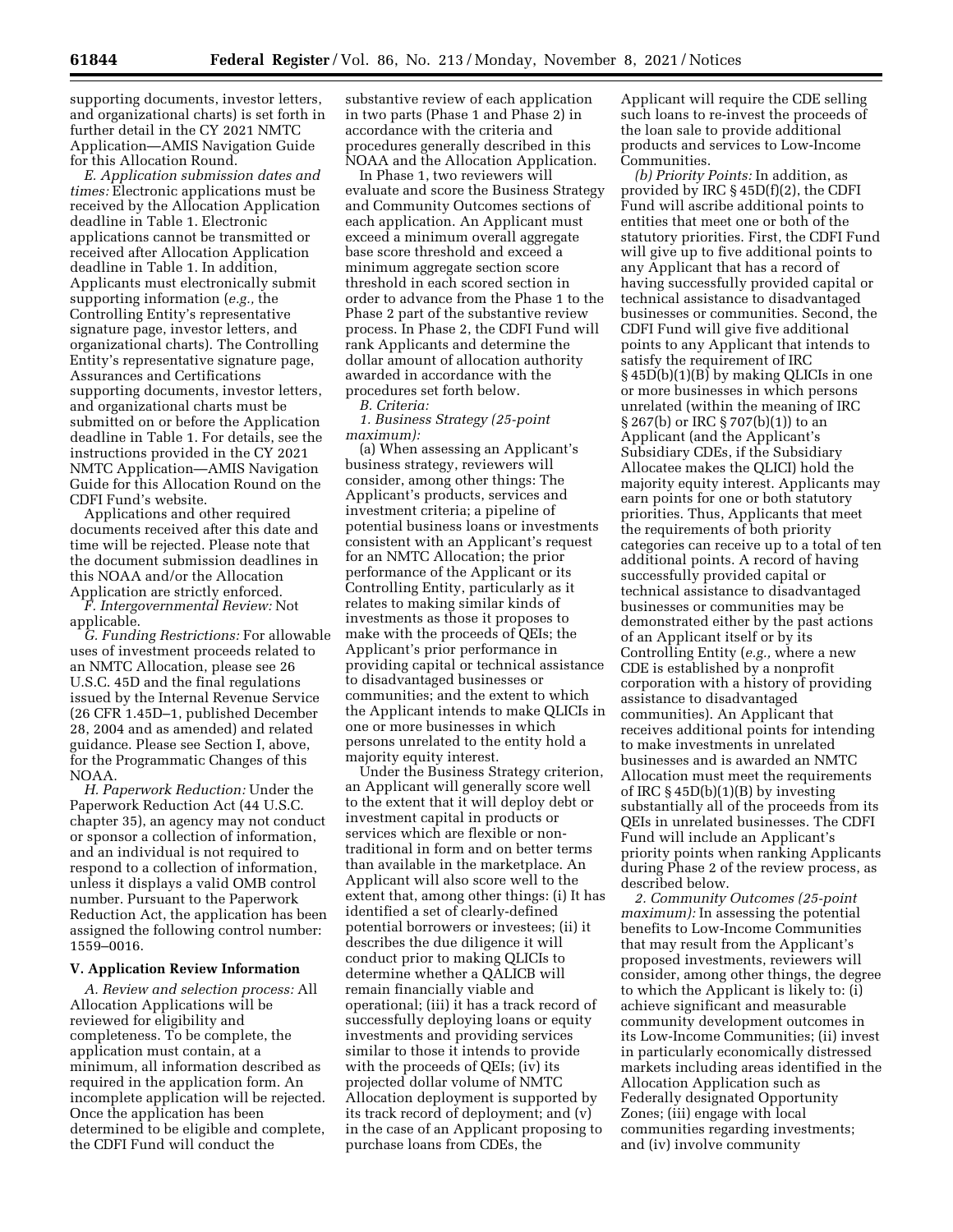representatives in the governing board and/or advisory board in approving investment criteria or decisions.

An Applicant will generally score well under this section to the extent that, among other things: (a) It will generate clear and well supported community development outcomes; (b) it has a track record of producing quantitative and qualitative community outcomes that are similar to those projected to be achieved with an NMTC Allocation; (c) it is working in particularly economically distressed or otherwise underserved communities; (d) its activities are part of a broader community or economic development strategy; (e) it demonstrates a track record of community engagement around past investment decisions; and (f) it ensures that an NMTC investment into a project or business is supported by and will be beneficial to Low-Income Persons and residents of Low-Income Communities.

*C. Phase 2 Evaluation:* 

*1. Application Ranking and Anomaly Reviews:* Using the numeric scores from Phase 1, Applicants are ranked on the basis of each Applicant's combined scores in the Business Strategy and Community Outcomes sections of the application plus one half of the priority points. If, in the case of a particular application, a reviewer's total base score or section score(s) (in one or more of the two application scored sections) varies significantly from the other reviewer's total base scores or section scores for such application, the CDFI Fund may, in its sole discretion, obtain the evaluation and numeric scoring of an additional third reviewer to determine whether the anomalous score should be replaced with the score of the additional third reviewer.

*2. Late Reports:* In the case of an Applicant or any Affiliates that have previously received an award or NMTC Allocation from the CDFI Fund through any CDFI Fund program, the CDFI Fund will deduct up to five points from the Applicant's rank score for the Applicant's (or its Affiliate's) failure to meet any of the reporting deadlines set forth in any assistance, award or Allocation Agreement(s), if the reporting deadlines occurred during the period from October 29, 2019 to the application deadline in this NOAA.

*3. Prior Year Allocatees:* In the case of Applicants (or their Affiliates) that are prior year Allocatees, the CDFI Fund will review the activities of the prior year Allocatee to determine whether the entity has: (a) Effectively utilized its prior-year NMTC Allocations in a manner generally consistent with the representations made in the relevant

Allocation Application (including, but not limited to, the proposed product offerings, business type, fees and markets served (*i.e.* service area) and notable relationships); (b) issued QEIs and closed QLICIs in a timely manner; and (c) substantiated a need for additional NMTC Allocation authority. The CDFI Fund will use this information in determining whether to reject or reduce the allocation award amount of its NMTC Allocation Application.

An Applicant will be evaluated more favorably under Part V. of the Application to the extent that it clearly explains: (i) how it ensures that the NMTCs allocated to QALICBs did not exceed the amount necessary to assure QALICB feasibility; (ii) the community outcomes or benefits that were generated as a result of the transaction; (iii) source(s) and amount(s) of leveraged debt from all sources; (iv) the NMTC-related fees and third-party expenses paid by the *QALICB* or the *QALICB'*s *Affiliate*s, including actions taken to control expenses paid by *QALICBs* and investors; and (v) quantifies the value of the investment acquired by the *QALICBs* at the end of the seven-year credit period, to the extent the *Applicant's* past transactions have been structured to allow *QALICBs*  to acquire a portion of *QLICIs* at the end of the seven-year credit period. An Applicant will also be evaluated favorably to the extent the activities undertaken with the NMTC dollars are consistent with the business strategy presented in the relevant Allocation Application (*e.g.* product offerings; business type; fees and markets served; notable relationships, etc.).

*4. Management Capacity:* In assessing an Applicant's management capacity, the CDFI Fund will consider, among other things, the current and planned roles, as well as qualifications of the Applicant's (and Controlling Entity's, if applicable): principals; board members; management team; and other essential staff or contractors, with specific focus on: experience in providing loans; equity investments or financial counseling and other services, including activities similar to those described in the Applicant's business strategy; asset management and risk management experience; experience with fulfilling compliance requirements of other governmental programs, including other tax credit programs; and the Applicant's (or its Controlling Entity's) financial health. CDFI Fund evaluators will also consider the extent to which an Applicant has protocols in place to ensure ongoing compliance with NMTC Program requirements and the

Applicant's projected income and expenses related to managing an NMTC Allocation.

An Applicant will be generally evaluated more favorably under this section to the extent that its management team or other essential personnel have experience in: (a) Identifying and underwriting loans and/ or equity investments or providing financial counseling and other services in Low-Income Communities, if applicable, particularly those likely to be served with QLICIs from the Applicant; (b) asset and risk management; and (c) fulfilling government compliance requirements, particularly tax credit program compliance. An Applicant will also be evaluated favorably to the extent it clearly explains its due diligence when providing businesses with financing or investment; demonstrates strong financial health and a high likelihood of remaining a going-concern, including support from the Controlling Entity, if applicable; it clearly explains its NMTC fees as well as levels of income and expenses; has policies and systems in place to ensure portfolio quality, ongoing compliance with NMTC Program requirements; and, if it is a Federally-insured financial institution, has its most recent Community Reinvestment Act (CRA) rating as ''outstanding.''

*5. Capitalization Strategy:* When assessing an Applicant's capitalization strategy, the CDFI Fund will consider, among other things: The key personnel of the Applicant (or Controlling Entity) and their track record of raising capital, particularly from for-profit investors; the extent to which the Applicant has secured investments or commitments to invest in NMTC (if applicable), or indications of investor interest commensurate with its requested amount of NMTC Allocations, or, if a prior Allocatee, the track record of the Applicant or its Affiliates in raising Qualified Equity Investments in the past five years; the Applicant's strategy for identifying additional investors, if necessary, including the Applicant's (or its Controlling Entity's) prior performance with raising equity from investors, particularly for-profit investors; the distribution of the economic benefits of the tax credit; and the extent to which the Applicant intends to invest the proceeds from the aggregate amount of its QEIs at a level that exceeds the requirements of IRC § 45D(b)(1)(B) and the IRS regulations.

An Applicant will be evaluated more favorably under this section to the extent that: (a) It or its Controlling Entity demonstrate a track record of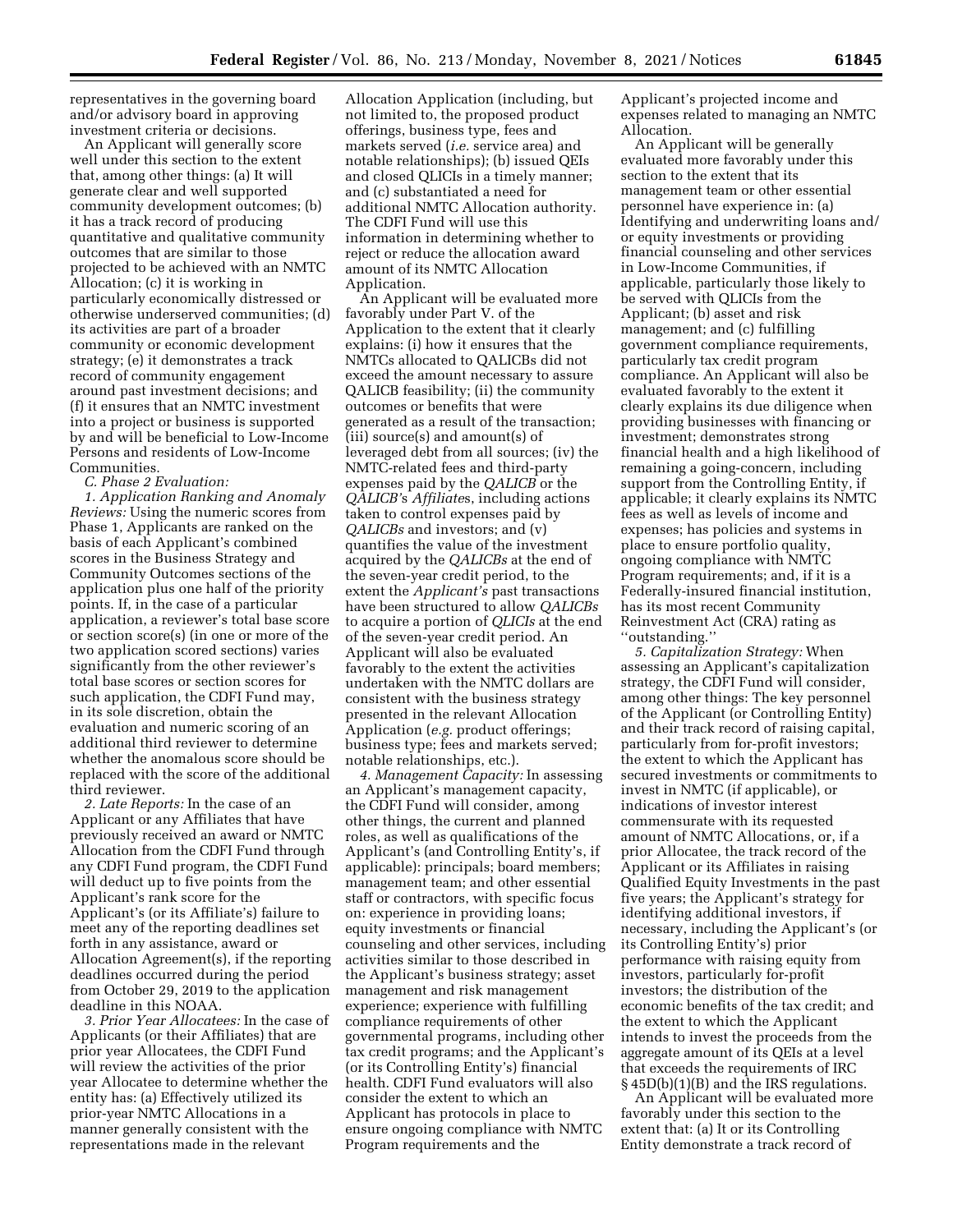raising investment capital; (b) it has secured investor commitments, or has a reasonable strategy for obtaining such commitments, or, if it or its Affiliates is a prior Allocatee with a track record in the past five years of raising Qualified Equity Investments and; (c) it generally demonstrates that the economic benefits of the tax credit will be passed through to a QALICB; and (d) it intends to invest the proceeds from the aggregate amount of its QEIs at a level that exceeds the requirements of IRC § 45D(b)(1)(B) and the IRS regulations. In the case of an Applicant proposing to raise investor funds from organizations that also will identify or originate transactions for the Applicant or from Affiliated entities, said Applicant will be evaluated more favorably to the extent that it will offer products with more favorable rates or terms than those currently offered by its investor(s) or Affiliated entities and/or will target its activities to areas of greater economic distress than those currently targeted by the investor or Affiliated entities.

*6. Contacting Applicants:* As a part of the substantive review process, the CDFI Fund may permit the NMTC Allocation recommendation panel member(s) to request information from Applicants for the sole purpose of obtaining, clarifying or confirming application information or omission of information. In no event shall such contact be construed to permit an Applicant to change any element of its application. At this point in the process, an Applicant may be required to submit additional information about its application in order to assist the CDFI Fund with its final evaluation process. If the Applicant (or the Controlling Entity or any Affiliate) has previously been awarded an NMTC Allocation, the CDFI Fund may also request information on the use of those NMTC Allocations, to the extent that this information has not already been reported to the CDFI Fund. Such requests must be responded to within the time parameters set by the CDFI Fund. The selecting official(s) will make a final allocation determination based on an Applicant's file, including, without limitation, eligibility under IRC § 45D, the reviewers' scores and the amount of NMTC Allocation authority available.

*7. Award Decisions:* The CDFI Fund will award allocations in descending order of the final rank score, subject to Applicants meeting all other eligibility requirements; provided, however, that the CDFI Fund, in its sole discretion, reserves the right to reject an application and/or adjust award amounts as appropriate based on

information obtained during the review process.

*D. Allocations serving nonmetropolitan counties:* As provided for under Section 102(b) of the Tax Relief and Health Care Act of 2006 (Pub. L. 109–432), the CDFI Fund shall ensure that Non-Metropolitan counties receive a proportional allocation of QEIs under the NMTC Program. The CDFI Fund will endeavor to ensure that 20 percent of the QLICIs to be made using QEI proceeds are invested in Non-Metropolitan counties. In addition, the CDFI Fund will ensure that the proportion of Allocatees that are Rural CDEs is, at a minimum, equal to the proportion of Applicants in the highly qualified pool that are Rural CDEs. A Rural CDE is one that has a track record of at least three years of direct financing experience, has dedicated at least 50 percent of its direct financing dollars to Non-Metropolitan counties over the past five years, and has committed that at least 50 percent of its NMTC financing dollars with this NMTC Allocation will be deployed in such areas. Non-Metropolitan counties are counties not contained within a Metropolitan Statistical Area, as such term is defined in OMB Bulletin No. 10–02 (Update of Statistical Area Definitions and Guidance on Their Uses) and applied using 2010 census tracts.

Applicants that meet the minimum scoring thresholds will be advanced to Phase 2 review and will be provided with ''preliminary'' awards, in descending order of final rank score, until the available allocation authority is fulfilled. Once these ''preliminary'' award amounts are determined, the CDFI Fund will then analyze the Allocatee pool to determine whether the two Non-Metropolitan proportionality objectives have been met.

The CDFI Fund will first examine the ''preliminary'' awards and Allocatees to determine whether the percentage of Allocatees that are Rural CDEs is, at a minimum, equal to the percentage of Applicants in the highly qualified pool that are Rural CDEs. If this objective is not achieved, the CDFI Fund will provide awards to additional Rural CDEs from the highly qualified pool, in descending order of their final rank score, until the appropriate percentage balance is achieved. In order to accommodate the additional Rural CDEs in the Allocatee pool within the available NMTC Allocation limitations, a formula reduction may be applied as uniformly as possible to the allocation amount for all Allocatees in the pool that have not committed to investing a minimum of 20 percent of their QLICIs in Non-Metropolitan counties.

The CDFI Fund will then determine whether the pool of Allocatees will, in the aggregate, invest at least 20 percent of their QLICIs (as measured by dollar amount) in Non-Metropolitan counties. The CDFI Fund will first apply the ''minimum'' percentage of QLICIs that Allocatees indicated in their applications would be targeted to Non-Metropolitan areas to the total NMTC Allocation award amount of each Allocatee (less whatever percentage the Allocatee indicated would be retained for non-QLICI activities), and total these figures for all Allocatees. If this aggregate total is greater than or equal to 20 percent of the QLICIs to be made by the Allocatees, then the pool is considered balanced and the CDFI Fund will proceed with the NMTC Allocation process. However, if the aggregate total is less than 20 percent of the QLICIs to be made by the Allocatees, the CDFI Fund will consider requiring any or all of the Allocatees to direct up to the ''maximum'' percentage of QLICIs that the Allocatees indicated would be targeted to Non-Metropolitan counties, taking into consideration their track record and ability to deploy dollars in Non-Metropolitan counties. If the CDFI Fund cannot meet the goal of 20 percent of QLICIs in Non-Metropolitan counties by requiring any or all Allocatees to commit up to the maximum percentage of QLICIs that they indicated would be targeted to Non-Metropolitan counties, the CDFI Fund may add additional highly qualified Rural CDEs (in descending order of final rank score) to the Allocatee pool. In order to accommodate any additional Allocatees within the allocation limitations, a formula reduction will be applied as uniformly as possible, to the allocation amount for all Allocatees in the pool that have not committed to investing a minimum of 20 percent of their QLICIs in Non-Metropolitan counties.

*E. Right of rejection:* The CDFI Fund reserves the right to reject any NMTC Allocation Application in the case of a prior CDFI Fund award recipient, if such Applicant has failed to comply with the terms, conditions, and other requirements of the prior or existing assistance or award agreement(s) with the CDFI Fund. The CDFI Fund reserves the right to reject any NMTC Allocation Application in the case of a prior CDFI Fund Allocatee, if such Applicant has failed to comply with the terms, conditions, and other requirements of its prior or existing Allocation Agreement(s) with the CDFI Fund. The CDFI Fund reserves the right to reject any NMTC Allocation Application in the case of any Applicant, if an Affiliate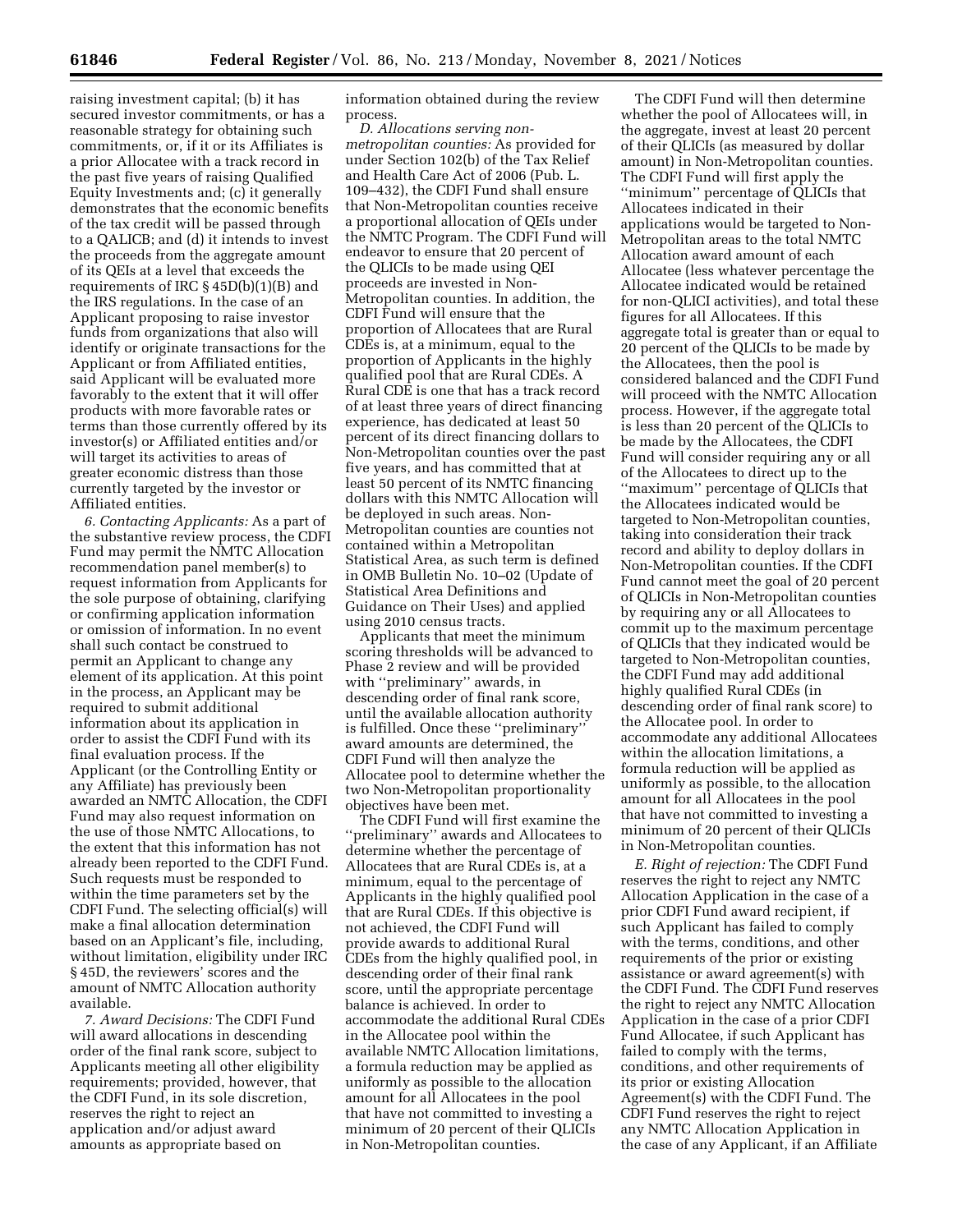of the Applicant has failed to meet the terms, conditions and other requirements of any prior or existing assistance agreement, award agreement or Allocation Agreement with the CDFI Fund.

The CDFI Fund reserves the right to reject or reduce the allocation award amount of any NMTC Allocation Application in the case of a prior Allocatee, if such Applicant has failed to use its prior NMTC Allocation(s) in a manner that is generally consistent with the business strategy (including, but not limited to, the proposed product offerings, business type, fees, markets served (*i.e.* service area), and notable relationships) set forth in the Allocation Application(s) related to such prior NMTC Allocation(s) or such Applicant has been found by the IRS to have engaged in a transaction or series of transactions designed to achieve a result that is inconsistent with the purposes of IRC § 45D. The CDFI Fund also reserves the right to reject or reduce the allocation award amount of any NMTC Allocation Application in the case of an Affiliate of the Applicant that is a prior Allocatee and has failed to use its prior NMTC Allocation(s) in a manner that is generally consistent with the business strategy (including, but not limited to, the proposed product offerings, business type, fees, markets served (*i.e.,* service area), and notable relationships) set forth in the Allocation Application(s) related to such prior NMTC Allocation(s) or has been found by the IRS to have engaged in a transaction or series of transactions designed to achieve a result that is inconsistent with the purposes of IRC § 45D.

The CDFI Fund reserves the right to reject an NMTC Allocation Application if information (including, but not limited to, administrative errors; submission of inaccurate information; or omission of information) comes to the attention of the CDFI Fund that adversely affects an Applicant's eligibility for an award, adversely affects the CDFI Fund's evaluation or scoring of an application, adversely affects the CDFI Fund's prior determinations of CDE certification, or indicates fraud or mismanagement on the part of an Applicant, its Affiliate(s), or the Controlling Entity, if such fraud or mismanagement by the Affiliate(s) or Controlling Entity would hinder the Applicant's ability to perform under the Allocation Agreement. If the CDFI Fund determines that any portion of the application is incorrect in any material respect, the CDFI Fund reserves the right, in its sole discretion, to reject the application.

The CDFI Fund reserves the right to reject any NMTC Allocation Application if additional information is obtained that, after further due diligence and in the discretion of the CDFI Fund, would hinder the Applicant's ability to effectively perform under the Allocation Agreement.

In the case of Applicants (or the Controlling Entity, or Affiliates) that are regulated or receive oversight by the Federal government or a state agency (or comparable entity), the CDFI Fund may request additional information from the Applicant regarding Assurances and Certifications or other information about the ability of the Applicant to effectively perform under the Allocation Agreement. The NMTC Allocation recommendation panel or selecting official(s) reserve(s) the right to consult with and take into consideration the views of the appropriate Federal banking and other regulatory agencies. In the case of Applicants (or Affiliates of Applicants) that are also Small Business Investment Companies, Specialized Small Business Investment Companies or New Markets Venture Capital Companies, the CDFI Fund reserves the right to consult with and take into consideration the views of the Small Business Administration. An Applicant that is or is affiliated with an insured depository institution will not be awarded an NMTC Allocation if it has a composite rating of "5" on its most recent examination, performed in accordance with the Uniform Financial Institutions Rating System.

Furthermore, the CDFI Fund will not award an NMTC Allocation to an Applicant that is an insured depository institution or is an Affiliate of an insured depository institution, if during the time period beginning with the application deadline and ending with the execution of the CY 2021 Allocation Agreement; the Applicant received any of the following: 1. CRA assessment rating of below ''Satisfactory'' on its most recent examination; 2. A going concern opinion on its most recent audit; or 3. A Prompt Corrective Action directive from its regulator.

The CDFI Fund reserves the right to conduct additional due diligence on all Applicants, as determined reasonable and appropriate by the CDFI Fund, in its sole discretion, related to the Applicant, Affiliates, the Applicant's Controlling Entity and the officers, directors, owners, partners and key employees of each. This includes the right to consult with the IRS if the Applicant (or the Controlling Entity, or Affiliates) has previously been awarded an NMTC Allocation.

*F. Allocation Announcement:* Each Applicant will be informed of the CDFI Fund's award decision through an electronic notification whether selected for an allocation or not selected for an allocation, which may be for reasons of application incompleteness, ineligibility, or substantive issues. Eligible Applicants that are not selected for an allocation based on substantive issues will likely be given the opportunity to receive feedback on their applications. This feedback will be provided in a format and within a timeframe to be determined by the CDFI Fund, based on available resources.

The CDFI Fund further reserves the right to change its eligibility and evaluation criteria and procedures, if the CDFI Fund deems it appropriate. If said changes materially affect the CDFI Fund's award decisions, the CDFI Fund will provide information regarding the changes through the CDFI Fund's website.

The CDFI Fund reserves the right, in its sole discretion, to rescind an allocation made under this NOAA, should an Allocatee be identified as ineligible due to pending or delinquent debt to the Federal government in the Do Not Pay database.

There is no right to appeal the CDFI Fund's NMTC Allocation decisions. The CDFI Fund's NMTC Allocation decisions are final.

## **VI. Award Administration Information**

*A. Allocation Award Compliance 1. Failure to meet reporting requirements:* If an Allocatee, or an Affiliate of an Allocatee, is a prior CDFI Fund award recipient or Allocatee under any CDFI Fund program and is not current on the reporting requirements set forth in the previously executed assistance, allocation, or award agreement(s) as of the date the CDFI Fund provides notification of an NMTC Allocation award or thereafter, the CDFI Fund reserves the right, in its sole discretion, to reject the application, delay entering into an Allocation Agreement, and/or impose limitations on an Allocatee's ability to issue QEIs to investors until said prior award recipient or Allocatee is current on the reporting requirements in the previously executed assistance, allocation, or award agreement(s). Please note that the automated systems the CDFI Fund uses for receipt of reports submitted electronically typically acknowledges only a report's receipt; such an acknowledgment does not warrant that the report received was complete and therefore met reporting requirements.

*2. Pending determination of noncompliance or default:* If an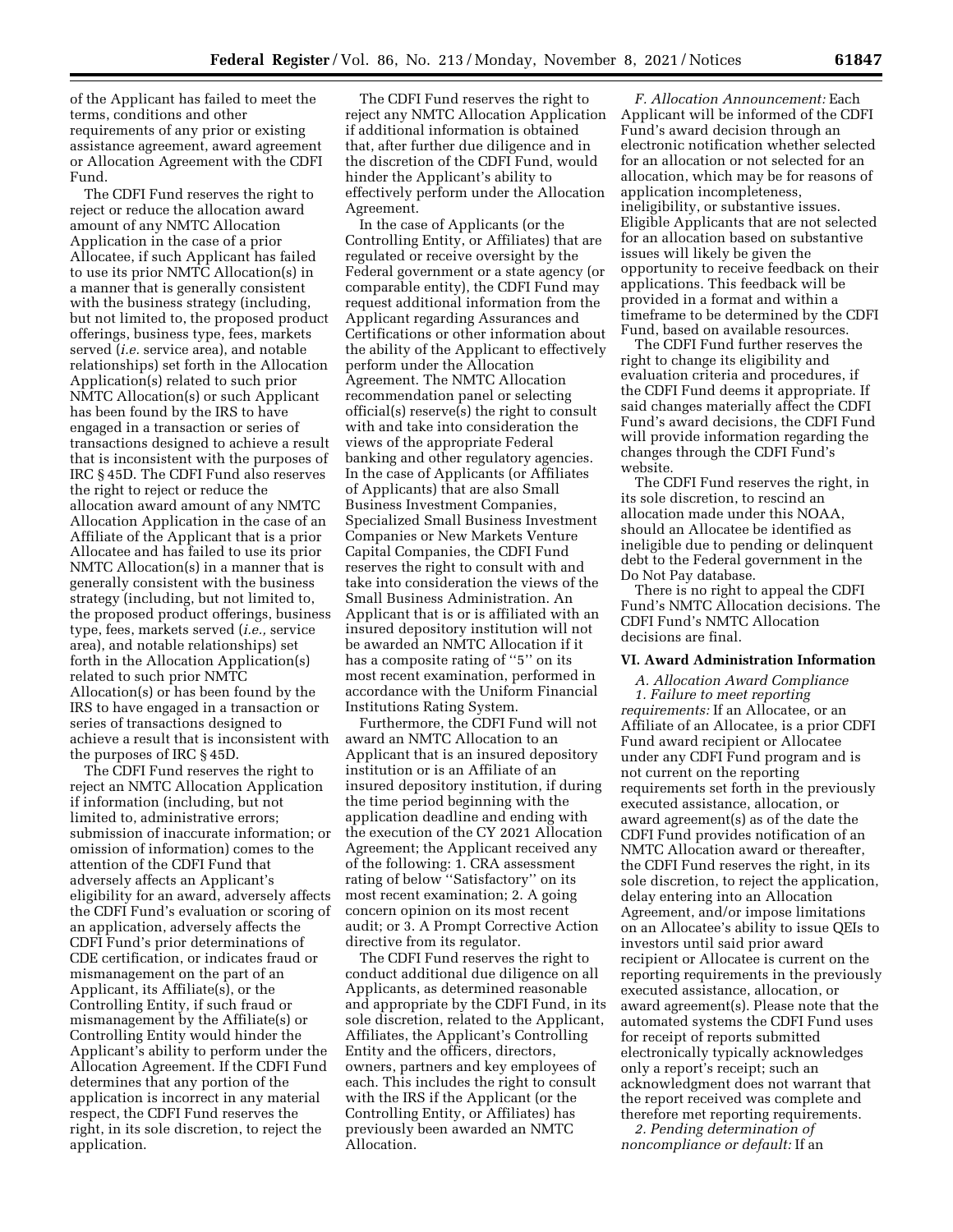Allocatee is a prior award recipient or Allocatee under any CDFI Fund program and if: (i) It has demonstrated noncompliance with a previous assistance or award agreement or a default under an Allocation Agreement; and (ii) the entity has been given a timeframe to cure the noncompliance or default, the CDFI Fund reserves the right, in its sole discretion, to delay entering into an Allocation Agreement and/or to impose limitations on the Allocatee's ability to issue QEIs to investors, during the time period given for the entity to cure the noncompliance or default and until such time as the CDFI Fund makes a final determination that the entity is in noncompliance or default, and determination of remedies, if applicable, in the sole determination of the CDFI Fund. Further, if an Affiliate of an Allocatee is a prior CDFI Fund award recipient or Allocatee and if such entity: (i) Has demonstrated noncompliance under a previous assistance or award agreement or default under a previous Allocation Agreement; and (ii) the entity has been given a timeframe to cure the noncompliance or default, the CDFI Fund reserves the right, in its sole discretion, to delay entering into an Allocation Agreement and/or to impose limitations on the Allocatee's ability to issue QEIs to investors, during the time period given for the entity to cure the noncompliance or default and until such time as the CDFI Fund makes a final determination that the entity is in noncompliance or default, and determination of remedies, if applicable, in the sole determination of the CDFI Fund. If the prior award recipient or Allocatee in question is unable to satisfactorily resolve the issues of noncompliance or default, in the sole determination of the CDFI Fund, the CDFI Fund reserves the right, in its sole discretion, to terminate and rescind the award notification made under this NOAA.

*3. Determination of noncompliance or default status:* If prior to entering into an Allocation Agreement through this NOAA, the CDFI Fund has made a final determination that an Allocatee that is a prior CDFI Fund award recipient or Allocatee under any CDFI Fund program is (i) noncompliant with a previously executed assistance or award agreement, or is in default of a previously executed Allocation Agreement; (ii) the CDFI Fund has provided written notification of such determination to such organization; and (iii) the noncompliance or default occurs during the time period beginning 12 months prior to the application deadline and ending with the execution

of the CY 2021 Allocation Agreement, the CDFI Fund reserves the right, in its sole discretion, to delay entering into an Allocation Agreement and/or to impose limitations on the Allocatee's ability to issue QEIs to investors, or to terminate and rescind the NMTC Allocation made under this NOAA.

Furthermore, if prior to entering into an Allocation Agreement through this NOAA: (i) The CDFI Fund has made a final determination that an Affiliate of an Allocatee that is a prior CDFI Fund award recipient or Allocatee under any CDFI Fund programs is in noncompliance of a previously executed assistance or award agreement or in default of a previously executed Allocation Agreement(s); (ii) the CDFI Fund has provided written notification of such determination to such organization; and (iii) the default occurs during the time period beginning 12 months prior to the application deadline and ending with the execution of the CY 2021 Allocation Agreement, the CDFI Fund reserves the right, in its sole discretion, to delay entering into an Allocation Agreement and/or to impose limitations on the Allocatee's ability to issue QEIs to investors, or to terminate and rescind the NMTC Allocation made under this NOAA.

*B. Allocation Agreement:* Each Allocatee (including their Subsidiary Allocatees) must enter into an Allocation Agreement with the CDFI Fund. The Allocation Agreement will set forth certain required terms and conditions of the NMTC Allocation which may include, but are not limited to, the following: (i) The amount of the awarded NMTC Allocation; (ii) the approved uses of the awarded NMTC Allocation (*e.g.,* loans to or equity investments in QALICBs, loans to or equity investments in other CDEs); (iii) the approved service area(s) in which the proceeds of QEIs may be used, including the dollar amount of QLICIs that must be invested in Non-Metropolitan counties; (iv) commitments to specific innovative investments discussed by the Allocatee in its Allocation Application; (v) the time period by which the Allocatee may obtain QEIs from investors; (vi) reporting requirements for the Allocatee; and (vii) a requirement to maintain certification as a CDE throughout the term of the Allocation Agreement. If an Allocatee represented in its NMTC Allocation Application that it intends to invest substantially all of the proceeds from its investors in businesses in which persons unrelated to the Allocatee hold a majority equity interest, the Allocation Agreement will contain a covenant to that effect.

In addition to entering into an Allocation Agreement, each Allocatee must furnish to the CDFI Fund an opinion from its legal counsel or a similar certification, the content of which will be further specified in the Allocation Agreement, to include, among other matters, an opinion that an Allocatee (and its Subsidiary Allocatees, if any): (i) Is duly formed and in good standing in the jurisdiction in which it was formed and the jurisdiction(s) in which it operates; (ii) has the authority to enter into the Allocation Agreement and undertake the activities that are specified therein; (iii) has no pending or threatened litigation that would materially affect its ability to enter into and carry out the activities specified in the Allocation Agreement; and (iv) is not in default of its articles of incorporation, bylaws or other organizational documents, or any agreements with the Federal government.

If an Allocatee identifies Subsidiary Allocatees, the CDFI Fund reserves the right to require an Allocatee to provide supporting documentation evidencing that it Controls such entities prior to entering into an Allocation Agreement with the Allocatee and its Subsidiary Allocatees. The CDFI Fund reserves the right, in its sole discretion, to rescind its NMTC Allocation award if the Allocatee fails to return the Allocation Agreement, signed by the authorized representative of the Allocatee, and/or provide the CDFI Fund with any other requested documentation, including an approved legal opinion, within the deadlines set by the CDFI Fund.

*C. Fees:* The CDFI Fund reserves the right, in accordance with applicable Federal law and, if authorized, to charge allocation reservation and/or compliance monitoring fees to all entities receiving NMTC Allocations. Prior to imposing any such fee, the CDFI Fund will publish additional information concerning the nature and amount of the fee.

*D. Reporting:* The CDFI Fund will collect information, on at least an annual basis from all Allocatees and/or CDEs that are recipients of QLICIs, including such audited financial statements and opinions of counsel as the CDFI Fund deems necessary or desirable, in its sole discretion. The CDFI Fund will require the Allocatee to retain information as the CDFI Fund deems necessary or desirable and shall provide such information to the CDFI Fund when requested to monitor each Allocatee's compliance with the provisions of its Allocation Agreement and to assess the impact of the NMTC Program in Low-Income Communities.